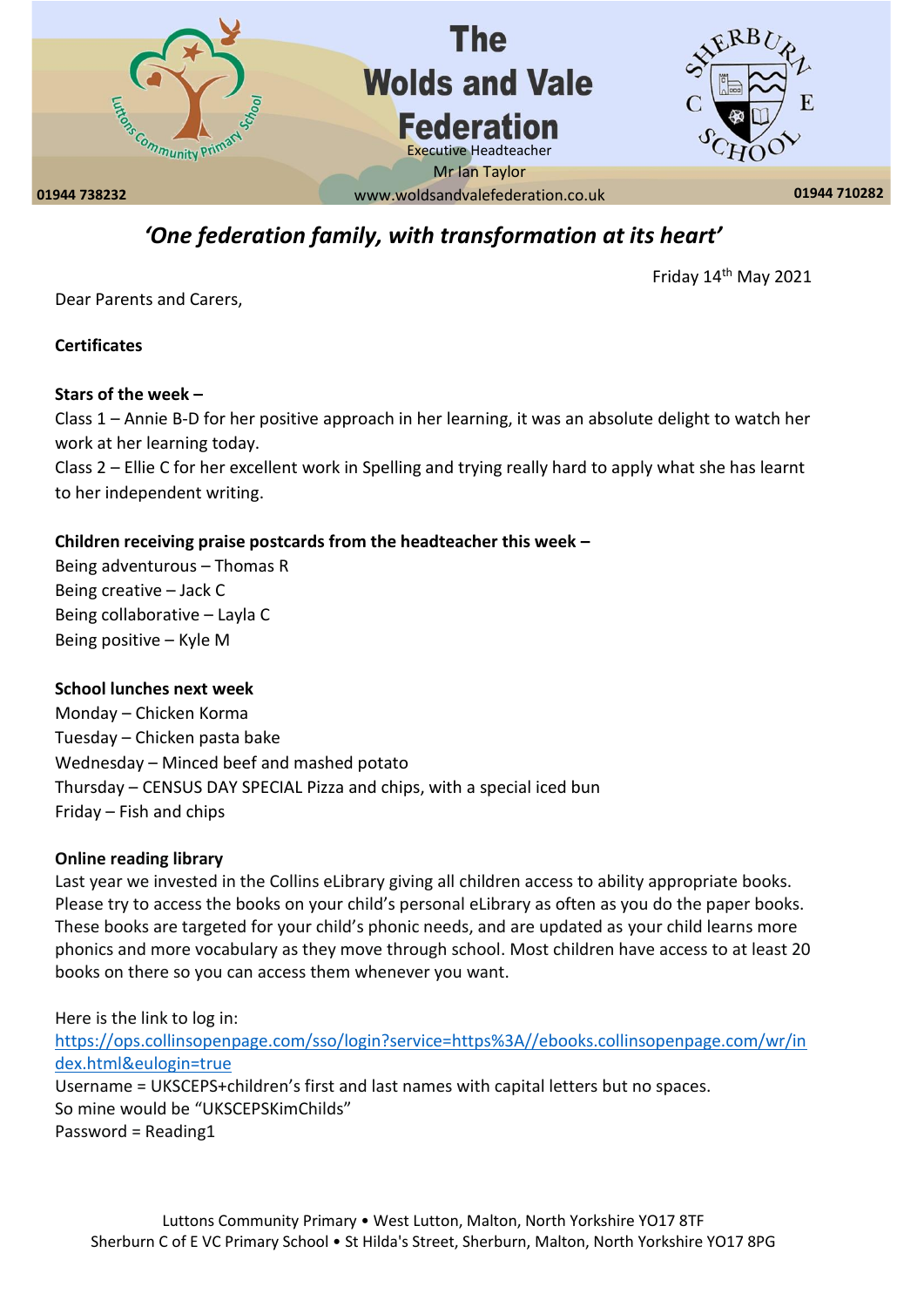

**01944 738232 01944 710282** www.woldsandvalefederation.co.uk

Accessing the reading books online when you can is way to keep reading at home. A balance of the 2 types of books will ensure that your child becomes a confident reader in a range of different media.

Don't forget to write the book in your Reading Record and sign it for all books you have read - we love to give out dojos for our readers!

Older children can also login to accelerated reader and take a quiz on the books they have read on the eLibrary to check their understanding of the book, this builds on their reading target for the term.<https://ukhosted102.renlearn.co.uk/6704549/Public/RPM/Login/Login.aspx?srcID=s> More information on reading and accessing our online platforms can be found on our website <https://www.luttonscommunityprimaryschool.co.uk/web/main.php>

#### **National survey of children, The Big Ask**

The new Children's Commissioner for England, Dame Rachel de Souza, has launched The Big Ask – the largest ever consultation with children aged 4 to 17 in England. It aims to find out children's concerns and aspirations about the future, so that the government can put children at the heart of our country's recovery from the coronavirus (COVID-19) outbreak.

Parents, care leavers and those working with children are also invited [to complete the adult](https://www.childrenscommissioner.gov.uk/thebigask/adults/)  [survey](https://www.childrenscommissioner.gov.uk/thebigask/adults/) to share their views about the future for children and young people today, and what they think is holding young people back.

The results from this survey will help the Children's Commissioner identify the barriers preventing children from reaching their potential, put forward solutions and set ambitious goals for the country to achieve.

#### **Stay and Play**

We have been overwhelmed with the response to our stay and play sessions, it has been amazing to see so many families enjoying the sessions. We have now extended this service to include some sessions at Luttons school, please contact us to book a place 01944 738232



We would like to invite you to our stay and play sessions operating every - **Every Thursday 1pm – 2.30pm** (During term time) at **Sherburn Play School,** Sherburn CE Primary School, YO17 8PG \*

> **Wednesday 1pm to 2.30pm** at **Luttons CP School**, **On 19th May, 9th & 23rd June 7th & 21st July**  West Luttons, YO17 8TF

There will be themed activities for you and your child to share, stories and songs. All children under 5 along with one parent or guardian are welcome.